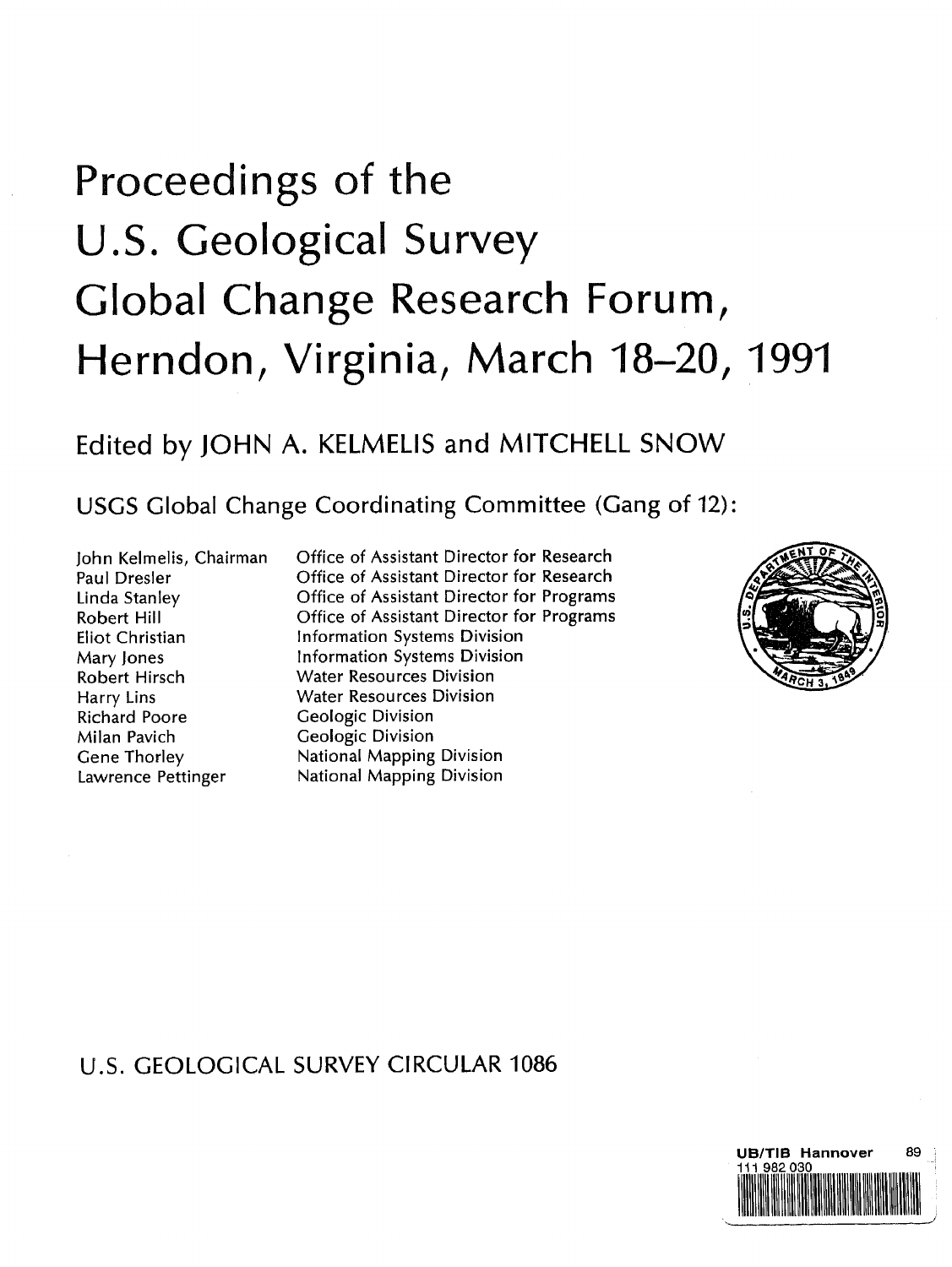## CONTENTS

Acknowledgments III First General Session 1 Welcome and Introductory Remarks, by Stephen Ragone 1 The Committee on Earth and Environmental Sciences: Its Role in Federal Research, by Dallas Peck 3 U.S. Global Change Research Program, by Robert Corell 5 U.S. Department of the Interior/U.S. Geological Survey Global Change Research Program, by John Kelmelis 9 Interagency Working Group on Data Management for Global Change, by Eliot Christian 12 A Fragile Seam of Dark Blue Light, by Jack Eddy <sup>15</sup> Second General Session 23 Earth System History and Global Change, by R.Z. Poore 23 Climate, Hydrology, and Water Resources, by Harry F. Lins 27 Terrestrial Implications and Uncertainties in the Atmospheric Carbon Dioxide Budget, by Eric T. Sundquist 33 Land Data and Information Management, by Donald T. Lauer 37 Developing <sup>a</sup> Sound Basis for National Policy, by Allan Bromley 40 The Receding Threat From Global Warming, by Patrick J. Michaels 43 Third General Session 51 Pliocene Climates, by Tom Cronin, R.Z. Poore, H.J. Dowsett, and R.S. Thompson 51 Desert Processes, by C.S. Breed 53 Satellite Image Atlas of Glaciers of the World, by Richie S. Williams, Jr., and J.G. Ferrigno 55 Sensitivity of Water Resources in the Delaware River Basin to Climate Change, by Gregory J. McCabe, Jr., D.M. Wolock, G.D. Tasker, M.A. Ayers, and L.E. Hay 56 A Strategy for Large-Area Land Characterization: The Conterminous United States Example, by Thomas R. Loveland 63 Breakout and Poster Sessions 68 A Distributed Visualization Modeling Environment for Methane Flux, by W. Acevedo, L.A. Morrissey, and G.P. Livingston 68 Long Climatic Records From Sediment Cores in Western North America: Results and Prospects, by D.P. Adam <sup>68</sup> Transects of Long Climatic Records, by D.P. Adam <sup>69</sup> Late Cenozoic Climates of Alaska and Yukon: A Joint U.S. Geological Survey-Geological Survey of Canada Global Change Research Project, by T.A. Ager 69 Sustainable Development: Focus for Department of the Interior Global Change Human Interactions Experiment, by R.H. Alexander 70 Using Spatial Statistics to Improve Estimates of Regional Methane Emissions From Tundra Ecosystems, by S.P. Benjamin, G.P. Livingston, and R.E. Rossi 71 Reconstructing Climate of the Great Basin for the Past 25,000 Years: Completed and Ongoing Research, by L.V. Benson 71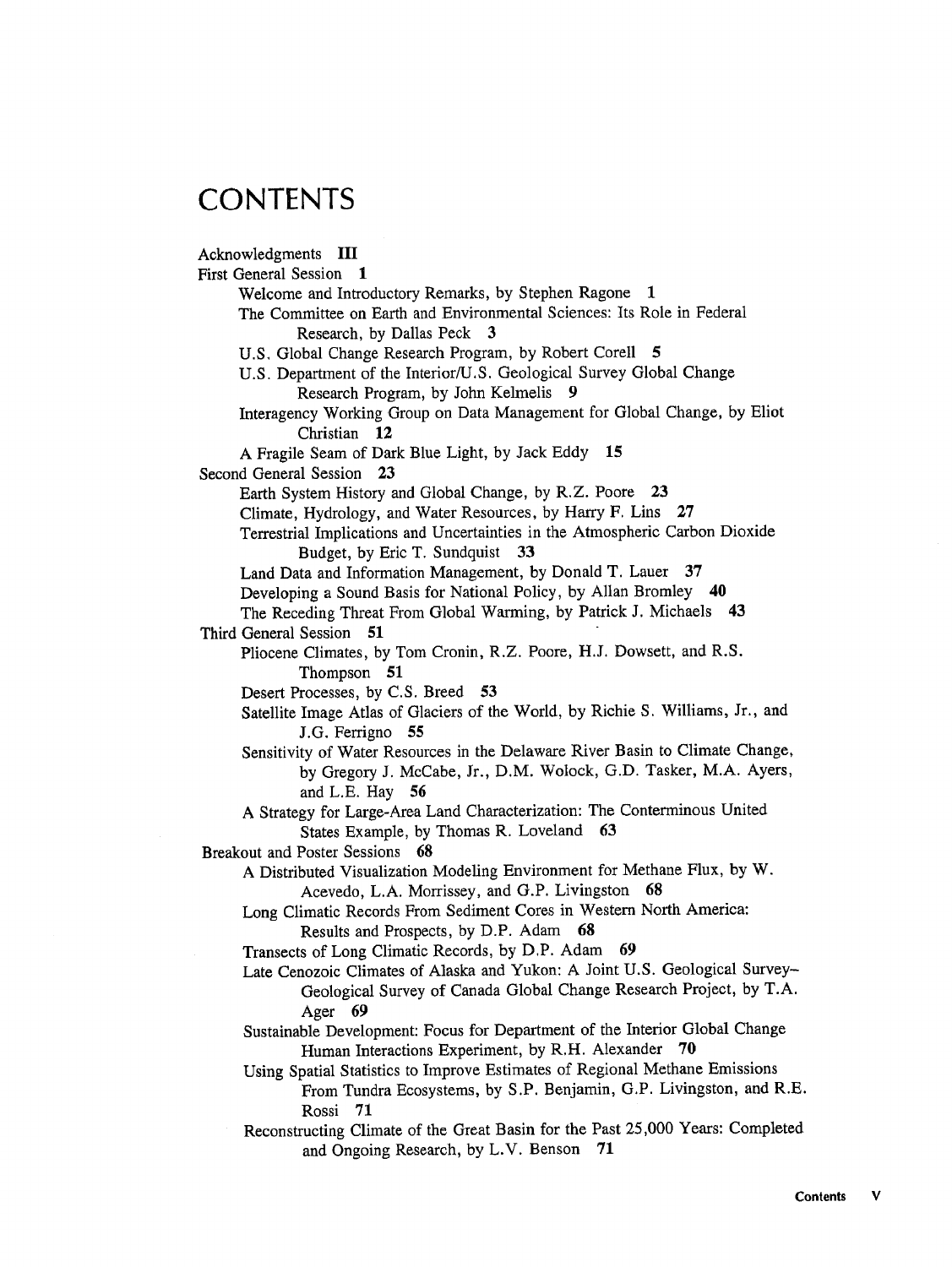From Fire to Flood: Pacific Climate and Southwestern Watershed Management, by J.L. Betancourt 72 Soil Interpretations for Global Change Modeling and Impact Assessment, by N.B. Bliss 72 A 3-Million Year Terrestrial Climate Record and the Variable Character of the Marine-Terrestrial Climate Connection, by J.P. Bradbury 73 Arctic Ocean Winter Polynya Zones During 1978-87, by W.J. Campbell and P. Gloersen 73 Global Change Data Management, by D.M. Carneggie 74 Late Cenozoic Arctic Climatic Change, by L.D. Carter 75 "Cool" vs. "Warm" Winter Precipitation and its Effect on Surface Hydrology in the Western United States, by D. Cayan 76 Data Management Planning, by E. Christian 76 Climatic Change Inferred From Borehole-Temperature Measurements, by G.D. Clow and A.H. Lachenbruch 77 Interrelations Between Gas Hydrates of Northern Alaska and Atmospheric Methane, by T.S. Collett and K.A. Kvenvolden 77 Stratigraphy of Climatic Change in Large Lakes, by S.M. Colman 78 Rates of Holocene Climate Change—Evidence From Varved Lake Sediments, by W.E. Dean and J.P. Bradbury 79 Varve Chronology or  $^{14}$ C Dating—Which Do You Believe? by W.E. Dean 79 Multiscale Characterization of Land Cover Complexity in Colorado, by L. De Cola 80 Description of Interdecadal Trends in Surface Temperatures of the Sierra Nevada and Gunnison River Areas Using Singular-Spectrum Analysis, by M.D. Dettinger 80 Pliocene Marine Climate Records, by H.J. Dowsett, L.B. Wiggs, and R.Z. Poore 81 Climate, Lakes, and Ostracodes, by R.M. Forester <sup>81</sup> The Effect of Climate Change on the Hydrology of Glacier Regions, by A.G. Fountain 82 Report of <sup>a</sup> Workshop on the Correlation of Marine and Terrestrial Records of Climate Changes in the Western United States, by J.V. Gardner, A.M. Sarna-Wojcicki, D.P. Adam, W.E. Dean, J.P. Bradbury, and HJ. Rieck 83 Assessing the Human Impact of Global Change in Western United States and Alaska, by L.J. Gaydos 83 Role of Volcanic Emissions in Global Change, by T.M. Gerlach <sup>84</sup> Climatic and Paleo-Oceanographic History of the Canada Basin, Arctic Ocean, by A. Grantz, R.L. Phillips, S.D. May, M.W. Mullen, R.Z. Poore, and H.J. Rieck 84 The Effect of Changes in Data Resolution on Hydrologic Response, by C.A. Hallam 85 Coral Fluorescence as an Index of Runoff in South Florida, by R.B. Halley 86 Seawater Temperature and Coral Bleaching in the Florida Keys: No Relation to Global Warming. . .Yet, by R.B. Halley and J.H. Hudson 86 The Old Crow Tephra: A Stratigraphic Marker for the Last Interglaciation in Alaska? by T.D. Hamilton 87 Nutrient and Carbon Dynamics in Soil Systems, by J.W. Harden, R.K. Mark, D.H. Showalter, E.T. Sundquist, and R.F. Stallard 88 Estimation of Precipitation Patterns in the Delaware and Gunnison River Basins, by L.E. Hay and W.A. Battaglin 88 Lake Baikal, Southeastern Siberia: Prospects for Paleoclimate Research, by P.P. Hearn, Jr., S.M. Colman, E.B. Karabanov, and D.F. Williams 89 Geomagnetism and Climate, by D.C. Herzog <sup>89</sup>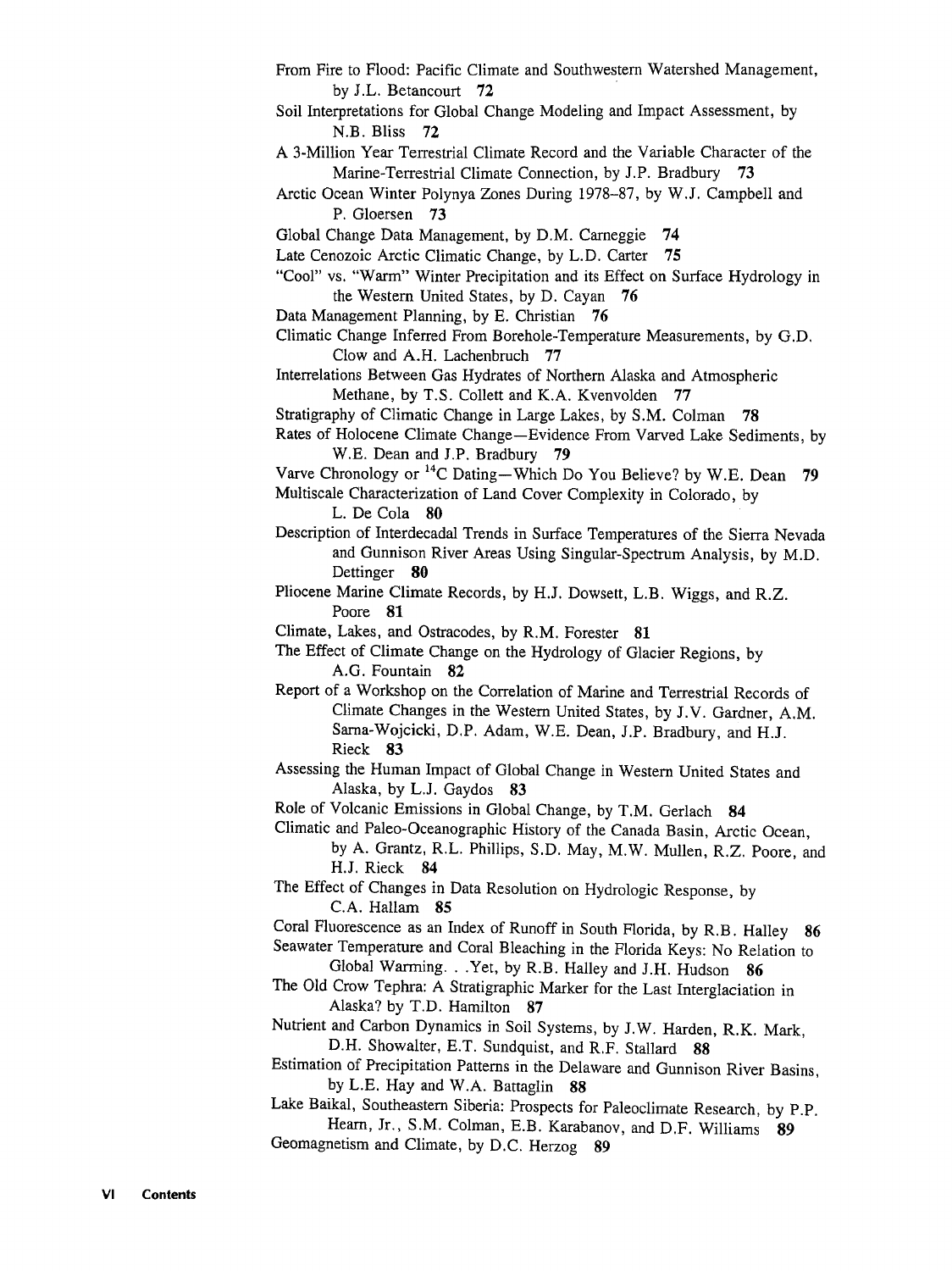- Modeling the Late Pleistocene Paleohydrology of the Great Basin, by S.W. Hostetler 90
- Large-Area Digital Elevation Data and Their Derivatives, by S.K. Jenson 90
- Satellite Passive Microwave Observations of Snow Conditions in the Upper
	- Colorado River Basin, by E.G. Josberger, W.J. Campbell, P. Gloersen, and A.T.C. Chang 91
- Planar Pattern of Delayed Postglacial Uplift in New England: A Datum for Measuring Late Glacial Sea-Level Changes, by C. Koteff and G.R. Robinson 92
- Permafrost and Gas Hydrates as Possible Sources of Atmospheric Methane at High Latitudes, by K.A. Kvenvolden and T.S. Collett 92
- Paleoclimate Reconstructions From Alaskan Ice Records: Teleconnections Between Pacific—North American (PNA), Reverse PNA, and El Nino—Southern Oscillation (ENSO) States, by G.P. Landis, J.J. Fitzpatrick, T.K. Hinkley, and R.O. Rye 93
- HCDN (Hydro-Climatic Data Network): A U.S. Geological Survey Streamflow Data Set for Climatological Analysis, by J.M. Landwehr and J.R. Slack 93
- Stochastic Analysis of  $\delta^{18}O$  and  $\delta^{13}C$  Time Series Found in a Continuous 500,000-Year Climatic Record From Great Basin Vein Calcite, by J.M. Landwehr, I.J. Winograd, T.B. Coplen, A.C. Riggs, K.R. Ludwig, and B.J. Szabo 94
- Water, Energy, and Biogeochemical Budgets in the Luquillo Mountains, Puerto Rico, by M.C. Larsen, P.D. Collar, and R.F. Stallard 94
- Investigation of Climate-Hydrology Interactions Using Coupled Atmospheric and Hydrologic Models, by G.H. Leavesley 95
- Land Characterization Using Remotely Sensed Data and Artificial Neural Networks, by G.P. Lemeshewsky 96
- Biogeochemical Cycling of Carbon and Related Elements in Estuarine Wetlands, by J.S. Leventhal, L.L. Jackson, K.S. Smith, L. Balistrieri, and K. Walton-Day 96
- Monitoring the Dynamics of the Antarctic Coastline With Landsat Images, by B.K. Lucchitta, L.M. Bertolini, J.G. Ferrigno, and R.S. Williams, Jr. 97
- Glacier Growth and Shrinkage Related to Climate Variations and Nonclimatic Factors in Alaska, by L.R. Mayo 97
- Photogrammetry and Global Change, by R.B. McEwen 98
- Continental Hydrology and Global Climate, by P.C.D. Milly 99

Glacier Monitoring for Global Change—Three Case Studies, by B.F. Molnia 99

- Monitoring Land Surface Responses to Social and Economic Pressures in Sahelian Africa, by D.G. Moore, G.G. Tappan, and M.E. Wehde 100
- Quantification of Information Contained in Outputs of General Circulation Models, by M.E. Moss 101
- Late Quaternary Sea Level History of the Pacific Coast of North America: A Detailed Record of the Last Glacial/Interglacial Cycle, by D.R. Muhs, J.F. Whelan, G.L. Kennedy, and T.K. Rockwell 101
- History of Desertification on the Great Plains: A Holocene History of Eolian Sand Movement, by D.R. Muhs, H.T. Millard, Jr., R.F. Madole, and C.J. Schenk 102
- The Global Land Information System, by L.R. Oleson 103
- Methane in Mono Lake, California, by R.S. Oremland 103
- Assessment of Effects of Potential Climate Change on the Hydrology of the Gunnison River Basin, by R.S. Parker and W.A. Battaglin 104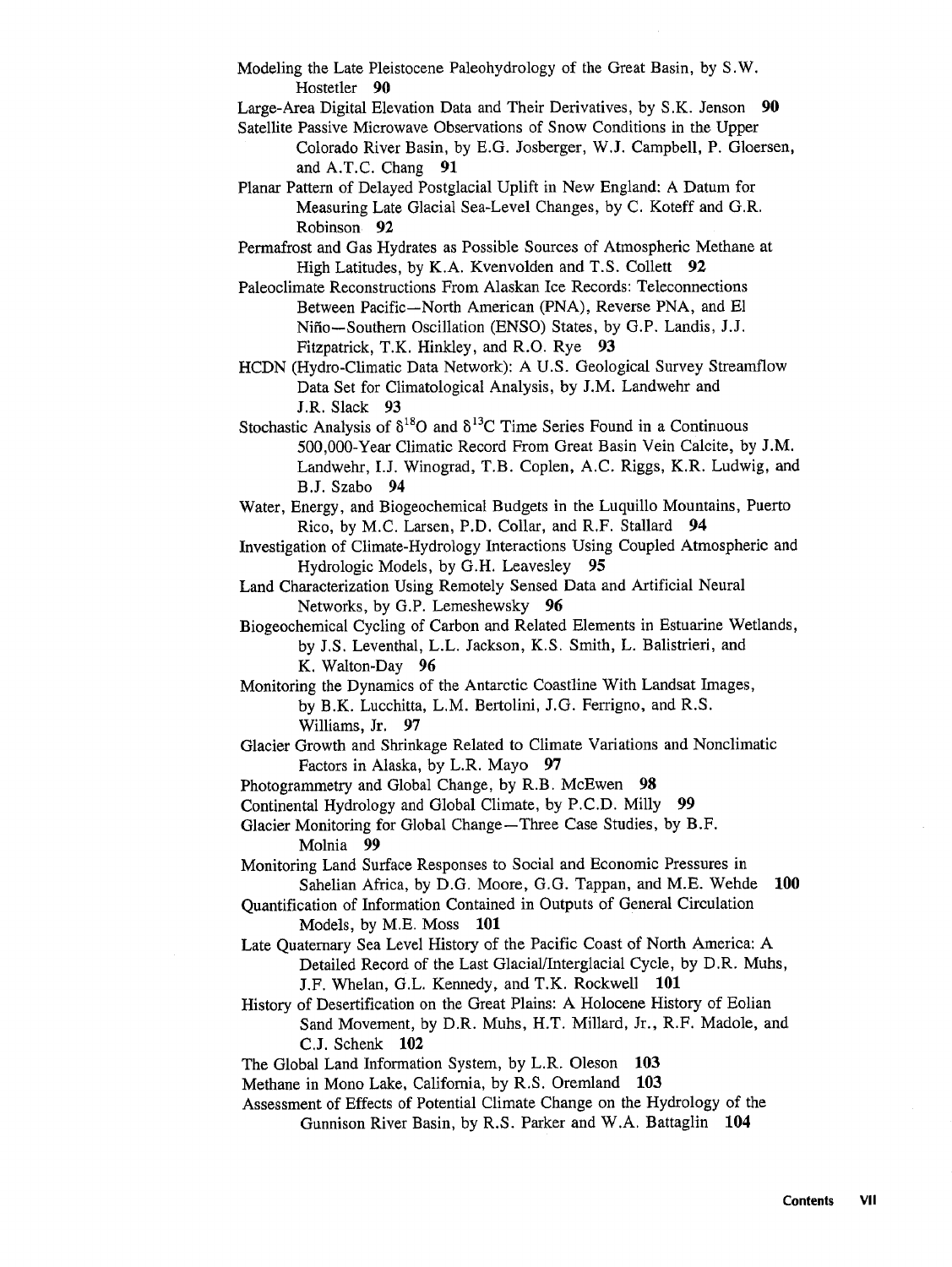- The Panola Mountain Research Watershed: Hydrologic and Biogeochemical Process Research, A Watershed Approach, by N.E. Peters, R.P. Hooper, and T.G. Huntington 105
- Climatic Variability in the San Francisco Bay Estuarine System, by D.H. Peterson and D.R. Cayan 105
- Phosphate and Trace Metals in Cenozoic Phytoplankton: A Signal of Changing Ocean Chemistry, by D.Z. Piper, V.G. Mossotti, and D.J. Bukry <sup>106</sup>
- Potential Effects of Climate Change on the Surface-Water Resources of the Carson, American, and Truckee River Basins, by A. Pupacko 107
- Development of Land Data Sets for Studies of Global Climate Change, by F.G. Sadowski and A.H. Watkins 107
- Use of Ash Layers in the Reconstruction of Earth System History: Correlation and Age Calibration of High Resolution Stratigraphic-Climate Records in the Oceans and on Land, by A.M. Sarna-Wojcicki, C.E. Meyer, and E. Wan 107

Water, Energy, and Biogeochemical Budgets at Sleepers River, Danville, Vermont, by J.B. Shanley and E.T. Sundquist 108

Baseline Studies for Monitoring Global Climate Change in the Arctic Environment: <sup>A</sup> Remote Sensing-Spatial Data Base Approach, by M.B. Shasby <sup>109</sup>

Sulfur Isotope Geochemistry of Paleoclimate Change in Lake Baikal, Siberia, by E.C. Spiker and A.L. Bates <sup>109</sup>

Examination of Biogeochemical Processes in Tropical Watersheds of Puerto Rico and Panama, by R.F. Stallard 110

Developing Land Surface Characterization Requirements for Water and Energy Exchange Models, by L.T. Steyaert 111

Consumption of Atmospheric Methane in Unsaturated Soils, by R.G. Striegl 111

<sup>A</sup> Monthly Water Balance Model to Study Possible Impacts of Climate Change in the Delaware River Basin, by G.D. Tasker, M.A. Ayers, D.M. Wolock, and G.J. McCabe, Jr. 112

- Paleobotanical Evidence of Population Dynamics and Paleoclimatic Fluctuations, by R.S. Thompson and P.J. Bartlein 112
- Some Anticipated and Measured Responses of Glaciers to Global Change in Alaska, by D.C. Trabant 113

Banded Corals as Indicators of Tropical Pacific Paleoclimate, by G.W. Tribble and C.D. Hunt, Jr. 114

An Investigation of the Water, Energy, and Biogeochemical Budgets of Loch Vale and Other Rocky Mountain Watersheds, by J.T. Turk, N.E. Spahr, and D.H. Campbell 114

Some Recent Advances in Statistical Analysis of Spatial Random Processes, by A.V. Vecchia 115

Hydrologic and Biogeochemical Budgets in Temperate Lakes and Their Watersheds, Northern Wisconsin, by J.F. Walker, D.P. Krabbenhoft, and J.F. Elder 115

Assessment of the Potential Effects of Climate Change on Salinity Intrusion in Delaware Bay, by R.A. Walters 116

Synoptic-Scale Climate and Mass Balance Interactions in Western North America, by R.A. Walters 116

Modeling the Spatial Distribution of Solar Radiation Incident on the Land Surface, by R.D. Watts 117

Relations Between Upper-Air Flow Patterns, Climate, and Hydrologic Variability in the Red River of the North Basin in North Dakota, South Dakota, Minnesota, Manitoba, and Saskatchewan, by G.J. Wiche, J.L. Knox, and L.E. Welsh 118